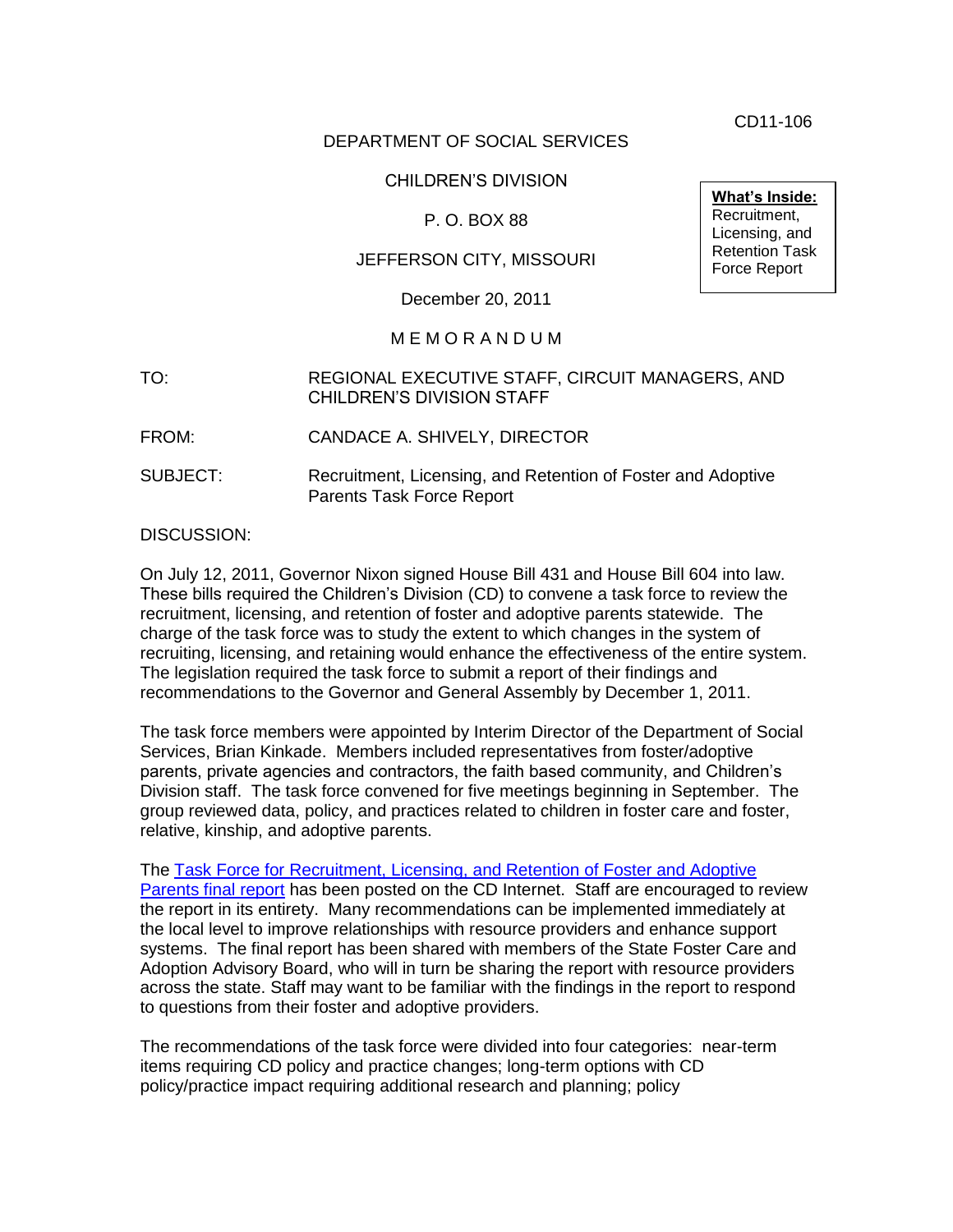recommendations which would involve statutory or regulation changes; and long-term process improvement to research innovative and evidence based practices.

The overarching theme of the recommendations centers on respect for our foster and adoptive parents as professional members of our team. Our resource providers are critical players and provide valuable insight and expertise into the child's overall wellbeing. Many recommendations from the task force pertain to increasing supports, enhanced or revised training and professional development, and improved and targeted recruitment efforts.

The task force members will continue to meet to further the recommendations in the report. Policy and practice changes will be forthcoming.

| <b>NECESSARY ACTION</b>                                                                                                                                     |                                                                                            |
|-------------------------------------------------------------------------------------------------------------------------------------------------------------|--------------------------------------------------------------------------------------------|
| 1. Review this memorandum with all Children's Division staff.<br>2. All questions should be cleared through normal supervisory channels and<br>directed to: |                                                                                            |
|                                                                                                                                                             | <b>DEPUTY DIRECTOR</b><br><b>Melody Yancey</b><br>573-751-2427<br>Melody.Yancey@dss.mo.gov |
| <b>CHILD WELFARE MANUAL REVISIONS</b><br>N/A                                                                                                                |                                                                                            |
| <b>FORMS AND INSTRUCTIONS</b><br>N/A                                                                                                                        |                                                                                            |
| <b>REFERENCE DOCUMENTS AND RESOURCES</b><br>Task Force on the Recruitment, Licensing, and Retention of Foster and Adoptive<br><b>Parents final report</b>   |                                                                                            |
| <b>RELATED STATUTE</b><br>210.112                                                                                                                           |                                                                                            |
| <b>ADMINISTRATIVE RULE</b><br><b>Licensing of Foster Family Homes</b>                                                                                       |                                                                                            |
| <b>COUNCIL ON ACCREDITATION (COA) STANDARDS</b><br><b>PA-FC 16</b>                                                                                          |                                                                                            |
| CHILD AND FAMILY SERVICES REVIEW (CFSR)<br><b>CFSR Second Round Final Report</b>                                                                            |                                                                                            |
| <b>PROTECTIVE FACTORS</b><br><b>Parental Resilience</b><br><b>Social Connections</b>                                                                        |                                                                                            |
|                                                                                                                                                             |                                                                                            |